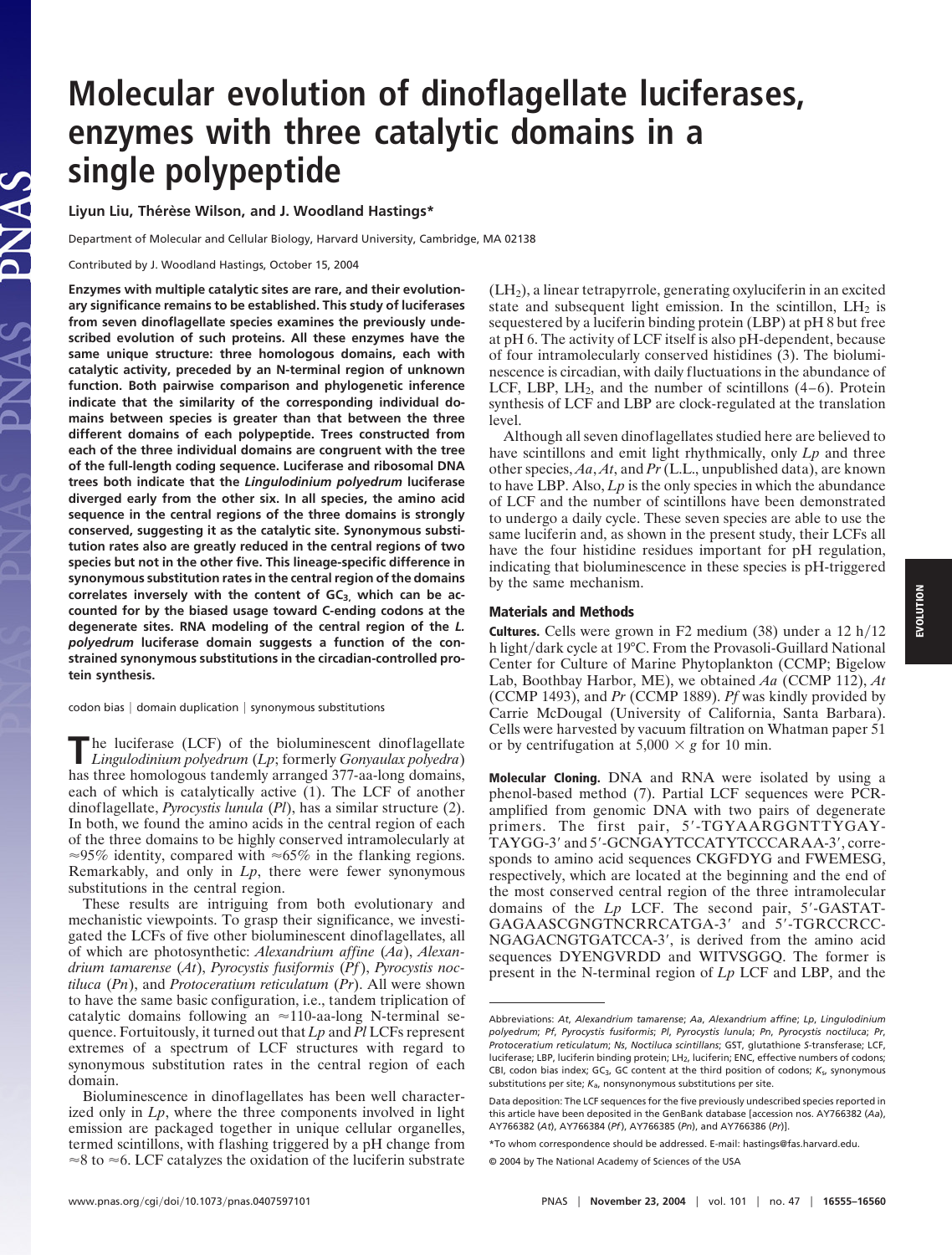latter is present in the conserved central region of the three domains in LCF. Based on the partial sequences, specific primers were synthesized to clone 5' and 3' cDNA ends by PCR with a rapid amplification of cDNA ends (RACE) kit (Invitrogen) (for *Pf*), screening libraries (for *At* and *Pn*), or inverse PCR with *Apa*I-digested circular DNA (for *Aa* and *Pr*) (8).

**Tree-Building Methods.** DNA sequence alignment was performed with the program CLUSTALW (39). Selection and evaluation of DNA substitution models, rate parameters, and base frequencies were carried out with MODETEST (9) and MAPPS (10). The distant trees of the full-length ORFs and ribosomal RNA were constructed with MEGA (Version 2.1) (11). The maximum-likelihood tree of the individual domains and the parsimony tree of the N-terminal sequences were generated with PHYLIP 3.6B (12) and PAUP (Version 4b) (13), respectively. For all trees, bootstrap values were estimated from 1,000 replicates, and tree files were processed with the program TREEVIEW (14).

**Calculation of Synonymous and Nonsynonymous Substitutions, Effective Numbers of Codons (ENC), Codon Bias Index (CBI), and GC3.** The cumulative numbers of synonymous and nonsynonymous differences were obtained with SNAP (www.hiv.lanl.gov/content/hivdb/SNAP/WEBSNAP/SNAP.html). The rates of synonymous and nonsynonymous substitutions were estimated with DNASP 4.05 (15) and K-ESTIMATOR 6.0 (16). ENC, CBI, and  $GC<sub>3</sub>$  all were calculated with DNASP. The software for computing the base usage at the third position of codons was developed by Xianghui Liu (Harvard University).

## **Results**

**All Dinoflagellate LCFs Have Three Catalytic Domains in a Single Polypeptide.** We sequenced LCF genes from five bioluminescent species, *Aa*, *At*, *Pn*, *Pf*, and *Pr*, and compared them with the sequences of *Lp* and *Pl*. The seven LCFs are similar at both genome and protein levels (see Fig. 5, which is published as supporting information on the PNAS web site). All exist as tandem repeats separated by an intergenic region of  $\approx 0.3$  to  $\approx$ 3.0 kb, depending on the species (Fig. 1). Although the noncoding regions share little similarity (except for those of the two closely related *Alexandrium* species), the coding sequences are highly conserved. The predicted proteins all possess the same organization, in which a single polypeptide consists of four parts: an N-terminal region ( $\approx$ 100 residues) of unknown function followed by three contiguous and homologous catalytic domains.

*Lp* LCF does not resemble any other sequences in the Gen-Bank database, except for its N-terminal region, where similar sequences occur in comparably located regions of both LBP and glutathione *S*-transferase (GST) (17), with sequence identities of 46% and 31%, respectively, compared with *Lp* LCF. The sequence identities of the seven LCF genes in this region average 60%, ranging from 47% between *At* and *Pn* to 77% between the two *Alexandrium* species.

In the rest of the LCF sequence, which embraces the three repeated domains, the identities are similar across species, averaging  $\approx 84\%$ . When the individual domains are considered separately, the values for sequence identities are also  $\approx 84\%$ . However, the identities between different domains of any given species are lower ( $\approx 73\%$ ).

The extent of intramolecular amino acid sequence conservation is not uniform within different regions of each of the three individual domains. According to the degree of sequence conservation, each individual catalytic domain can be subdivided into three major parts: the well conserved central part of  $\approx 150$ residues (>95% amino acid similarity) and the less conserved Nand C-terminal parts of 101–125 residues each ( $\approx$ 75% amino acid similarity) (Fig. 1). The more conserved central region is believed to form the catalytic structural fold and the luciferin-



**Fig. 1.** Bar representation of the organization (*Upper*) and partial sequence alignments (*Lower*) of dinoflagellate LCFs. (*Upper Top*) Two copies of LCF genes arranged in tandem, separated by an intergenic region. (*Upper Middle*) The structure of *Lp* LCF, showing the N-terminal region followed by three repeated domains, D1, D2, and D3. (*Upper Bottom*) A diagram of the second domain of *Lp* subdivided into three regions: the N-terminal, the central, and the C-terminal. The central region (126 –275) is more conserved than the flanking ones and is likely the catalytic core. (*Lower*) Alignment of sequences 30 –70 of the N-terminal second domains of seven LCFs showing the four conserved histidines at positions 35, 45, 60, and 66.

binding site, as suggested also by the crystal structure, deletion mapping, and point mutagenesis (W. Schultz, L.L., and J.W.H., unpublished data).

As noted above, the regulation of LCF activity in *Lp* by pH has been attributed to four histidines in the N-terminal region of each of the domains (3). They are found in all three domains of all seven LCF genes, as shown for D2 (Fig. 1).

**Phylogenetic Analysis Suggests an Early Origin of L. polyedrum LCF.** Given the unique structure of dinoflagellate LCF, we constructed phylogenetic gene trees from three sets of DNA sequences: the full-length coding region, the individual domains, and the N-terminal regions. The tree from the full-length ORFs resolves the LCF genes of seven species into three clades (Fig. 2*A*). The first comprises the genes from three *Pyrocystis* species, in which the gene of *Pn* is closer to *Pf* than to *Pl*, and the second comprises two *Alexandrium* species and *Pr*. *Lp* itself constitutes the third clade, being approximately equidistant from the other two.

The three intramolecularly conserved domains were treated as separate units to construct the so-called domain tree, showing that the individual domains of the LCFs from different species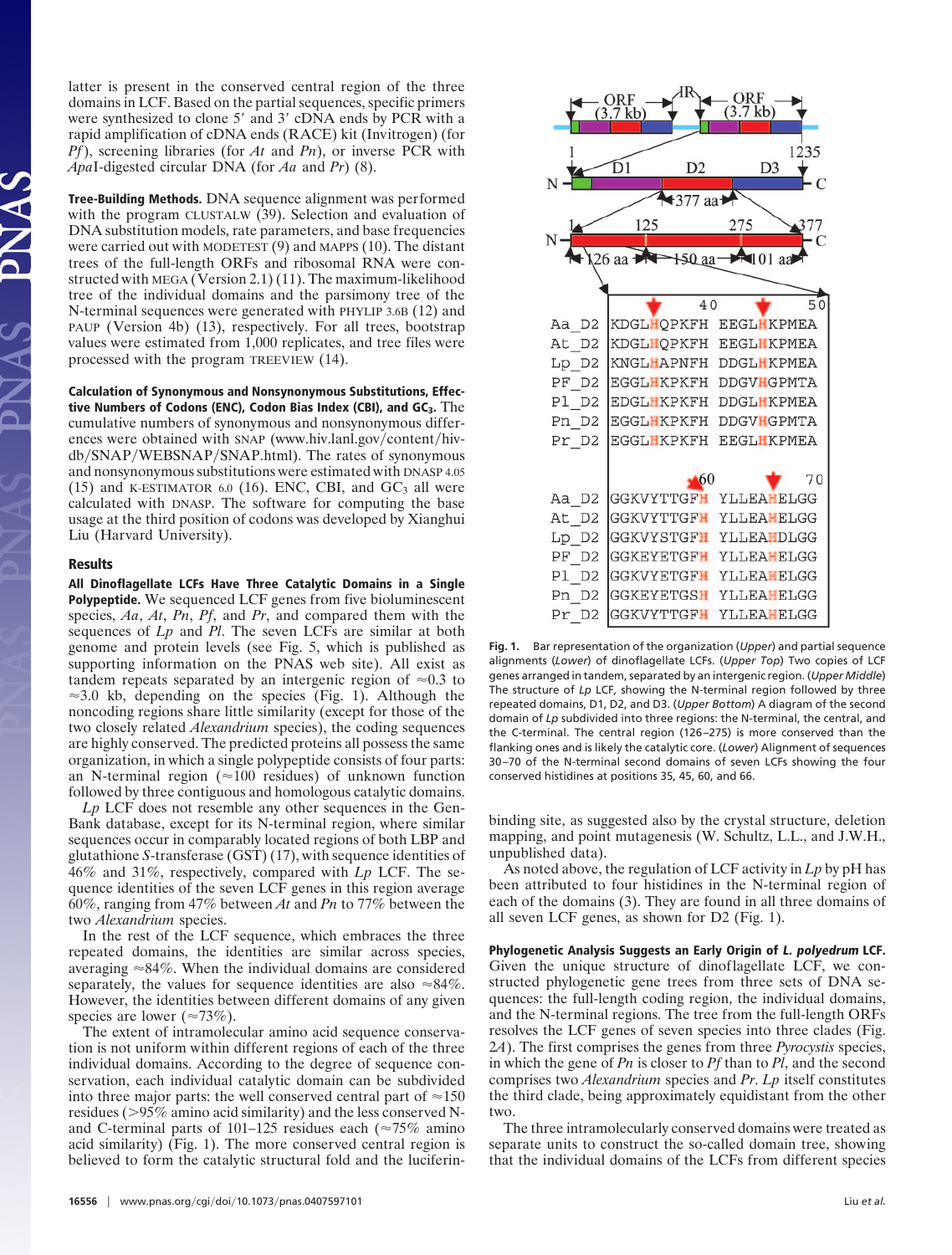

**Fig. 2.** Molecular phylogeny of dinoflagellate LCFs based on their nucleotide sequences. Numerals are the percentage of the bootstrap values. (*A*) Distance tree of the full-length coding sequences constructed by using the neighborjoining method, separating seven LCF genes into three clades. The first includes LCFs from two *Alexandrium* species and *Pr*; the second comprises three *Pyrocystis* LCFs; and the third is made up of *Lp* LCF as an orphan. (*B*) Maximum likelihood tree (natural logarithmic likelihood =  $-11505.72613$ ) of the catalytic domains. The corresponding domains of different LCFs group together, and the domains of *Lp* separate early from those of the other LCFs. (*C*) Parsimony tree (tree length  $= 694$ ; consistency index  $= 0.7334$  and retention index 0.5727) of the N-terminal domains of the seven LCFs and of *Lp*\_LBP and *PI* GST. The tree was generated using PAUP 4.0B. The bootstrap value in support of *Lp* LCF, *Lp*\_LBP, and *Pl*\_GST as a clade was lower (in parentheses) when the data were analyzed with maximum likelihood method. (*D*) Small subunit ribosomal RNA tree for the seven species studied here along with *Noctiluca scintillans* (*Ns*).

group together more closely than different domains of the same LCF (Fig. 2*B*). The relationship of the LCF from different species is reflected in each group; for example, the three *Pyrocystis* LCFs always are grouped together whether they are in the group formed by D1, D2, or D3. The three groups converge



**Fig. 3.** Cumulative numbers of synonymous and nonsynonymous substitutions along the domains; numbers were counted with the SNAP program. For intramolecular comparisons, only D1 and D2 are shown; similar results were obtained for D1/D3 and D2/D3. For intermolecular comparisons, only the first domain pairs are shown; the other two gave the same result. (*A*) The changes in the cumulative numbers of the nonsynonymous substitution rates between the domains are similar along the domains for all LCFs, with pronounced reductions in the central regions. (*B*) The cumulative numbers of synonymous substitutions for intramolecular domains, especially for the first domain as compared with one of the other two, are lower in the central region for *Lp* and *Pr* LCFs but not for others. (*C* and *D*) Similar comparisons also were carried out pairwise for corresponding domains of different LCFs. Both the cumulative numbers of nonsynonymous substitutions and those of synonymous substitutions increase at about the same rate along the entire domain; the absolute numbers are smaller for the more closely related LCFs, such as *At* vs. *Pr*.

around *Lp* LCF, suggesting that it diverged early from the other six.

The tree based on the N-terminal sequences of *Lp* LBP, *Pl* GST, and all of the LCFs places the first two together (Fig. 2*C*). The N-terminal sequence of *Lp* LCF is firmly placed with those of LCFs of other species by PAUP analysis but only weakly by distant and likelihood analysis at bootstrap values of  $\approx 55\%$ .

A tree of the small subunit ribosomal RNA sequences, including the sequence of *Noctiluca scintillans* (*Ns*) as an outgroup, was consistent with the LCFs (Fig. 2*D*). It has been established that *Ns*, a heterotrophic dinoflagellate, represents the basal branch in dinoflagellates by using molecular sequences as well as morphological characters (18).

**Synonymous Substitution Rates Within the Intramolecular Domains Vary Greatly Among Different LCFs.** Cumulative numbers of both nonsynonymous and synonymous substitutions between pairs of domains in a given LCF were counted and plotted against codon number. By comparing nonsynonymous substitutions between the intramolecular domains pairwise for the different LCFs, we saw very striking regions of conservation in all cases, especially in the central parts of all of the domains, from about codon 126 to 275 (Fig. 3*A*). This finding reasonably may be attributed to the fact that the active site is located in this region. But in all cases, there is also a less extensive island of conservation centered around codon 65, possibly related to the portion of the molecule associated with regulation by pH.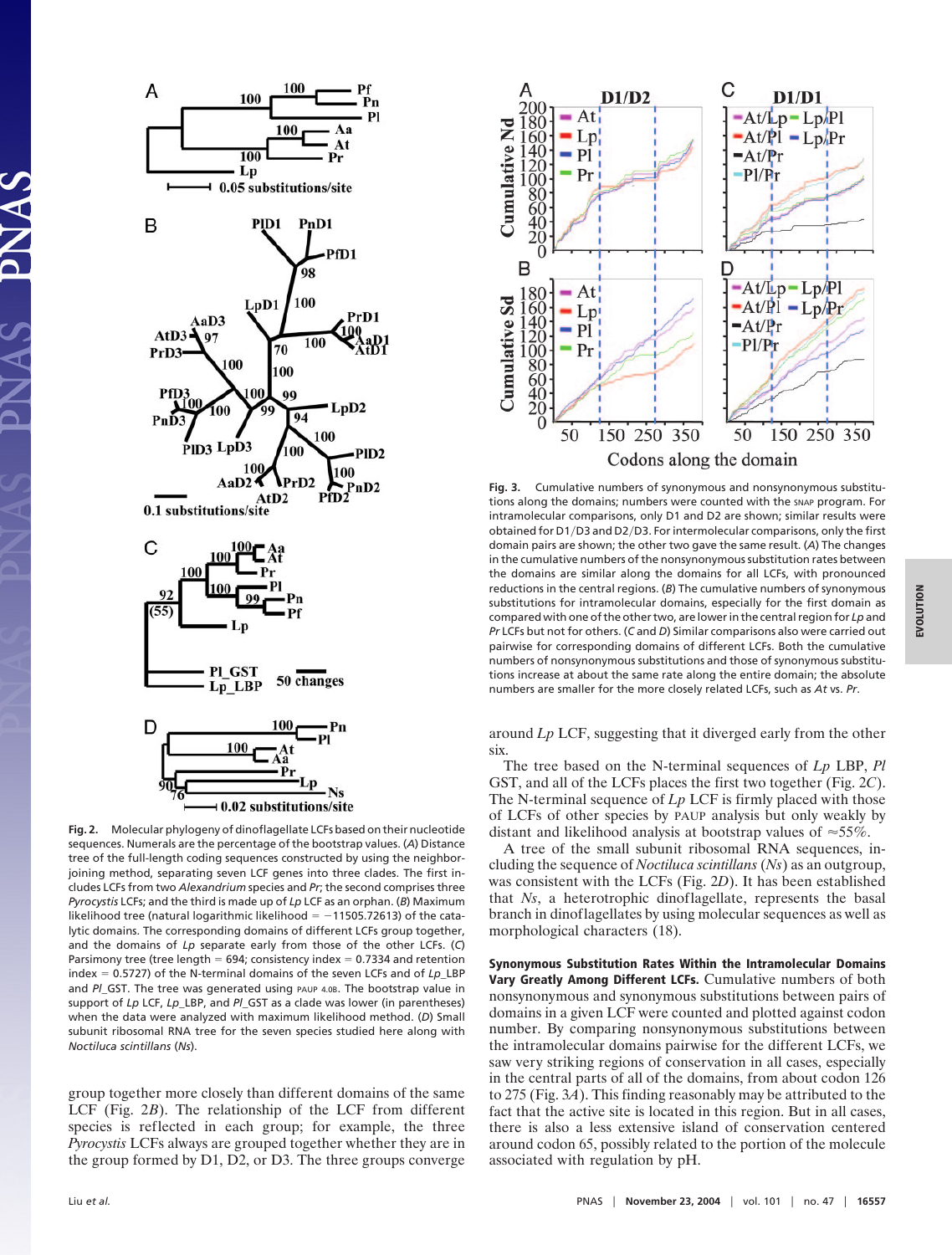

**Fig. 4.** Relationship between synonymous substitution rates and codon bias. The three intramolecular domains (D1, D2, and D3) are compared pairwise for entire ORFs (1–376) or as three regions, the N-terminal (codon 1–125), the central (codon 126 –275), and the C-terminal (codon 276 –376). For each LCF,the values from three pairwise comparisons were averaged, and their standard deviations were computed. Regional analysis of synonymous (*K*s) and nonsynonymous (*K*a) substitution rates and their ratios are shown in *A*, *B*, and *C*, respectively. Note that the scales on the *y*-axis are different for *K*<sup>s</sup> and *K*a. The codon bias is measured in ENC and CBI (*D* and *E*). GC<sub>3</sub> contents for each region are indicated in *F*. All values were calculated with the DNASP package. The values in each category are all arranged from left to right for the LCFs from *Aa*, *At*, *Lp*, *Pf*, *Pl*, *Pn*, *Pr*, and the averages.

The frequencies of synonymous substitutions in the central subdomain of *Lp* LCF, and to a lesser degree those of *Pr* LCF, are also considerably lower than in the flanking regions, whereas in the other LCFs, the rates do not differ very much over the length of the domains (Fig. 3*B*).

The corresponding domains of the LCFs were compared similarly for different pairs of species. Changes in synonymous substitution rates are more or less constant over the full domain lengths, with the cumulative numbers (thus the slope of the line) being lower in more closely related LCFs, such as *At* and *Pr* (Fig. 3*D*). Similar patterns are true for the nonsynonymous substitutions, but in the region of the central subdomain, the number is slightly less in some pairs than those in the flanking regions, especially for *At* vs. *Pr* (Fig. 3*C*).

The heterogeneity described above for synonymous and nonsynonymous substitutions in different regions of the intramolecular conserved domains can be more accurately expressed in terms of the values of  $K_s$  (synonymous substitutions per site),  $K_a$ (nonsynonymous substitutions per site), and the ratio of  $K_a$  to  $K_s$ . In these cases, multiple hits were corrected using Jukes–Cantor's one-parameter (19) or Kimura's two-parameter (20) methods. The *K*<sup>s</sup> values vary with lineage, with *Lp* lowest, *Pr* medium, and *Pl* highest, whether the entire domain or the subdomains are considered (Fig.  $4A$ ). Most strikingly, the  $K_s$  value of the central region of the domain in  $L_p$  LCF is  $>8$ -fold lower than in *Pl* LCF, but only 2-fold lower or less if the N- or C-terminal regions are compared. Values of  $K_a$  and  $K_a/K_s$  for all LCFs are lower in the central region (codon 126–275) (Fig. 4 *B* and *C*). The  $K_a/K_s$  value suggests that purifying selection acts more strongly on that region.

**Codon Bias and Differences in Synonymous Substitution Rates.** Differences in synonymous substitution rates can result from a biased codon usage. One measure for such a bias is the ENC; if all codons are indifferently used, ENC is 61, whereas if one codon is used exclusively for each amino acid, ENC is 20 (21). ENC values for the central regions of the domains in *Lp* and *Pr* LCFs (codons 126 to 275) are  $\approx$  32 and 37, respectively, but they are 45–50 for other LCFs (Fig. 4*D*). Another measure for biased codon usage, CBI, quantifies the extent to which a particular set of codons is selectively used (22). *Lp* and *Pr* LCFs have much greater values of CBI (Fig. 4*E*). Together, ENC and CBI establish that some codons are favored over others in the central region of catalytic domains of *Lp* and *Pr* LCFs. Our previous analysis of codon usage in *Lp* LCF did not include codons that are not the same in all three domains (1), and so it did not reveal the true codon bias between the central and flanking regions. Although we had observed correctly that the same sets of favored codons are used for both regions, the conclusion that the biased codon usage is not the factor responsible for the differential synonymous substitution rate was an artifact of our computation choice.

The percentages of  $GC_3$  in the central region of  $L_p$  and  $Pr$ LCFs are  $87\%$  and  $84\%$ , respectively, whereas they are  $\leq 72\%$  in the central region of the other LCFs (Fig. 4*F*). We tabulate the frequency of each individual base in the central region, revealing that the percentages of cytosine-ending (but not guanine) bases vary among the different LCFs. The percentages of C-ending codons negatively correlate with the synonymous substitution rates in the central region of different LCFs (Fig. 4*A*), with the highest cytosine value of nearly 58% for *Lp* LCF, the medium value of 49% for *Pr* LCF, and the lowest value of 36% for *Pl* (Table 1). Close examination of the usage of individual codons shows that degenerate codons coding for glycine, serine, and proline are predominantly those ending in cytosine bases in *Lp* and *Pr* LCFs, but not others. For example, among the four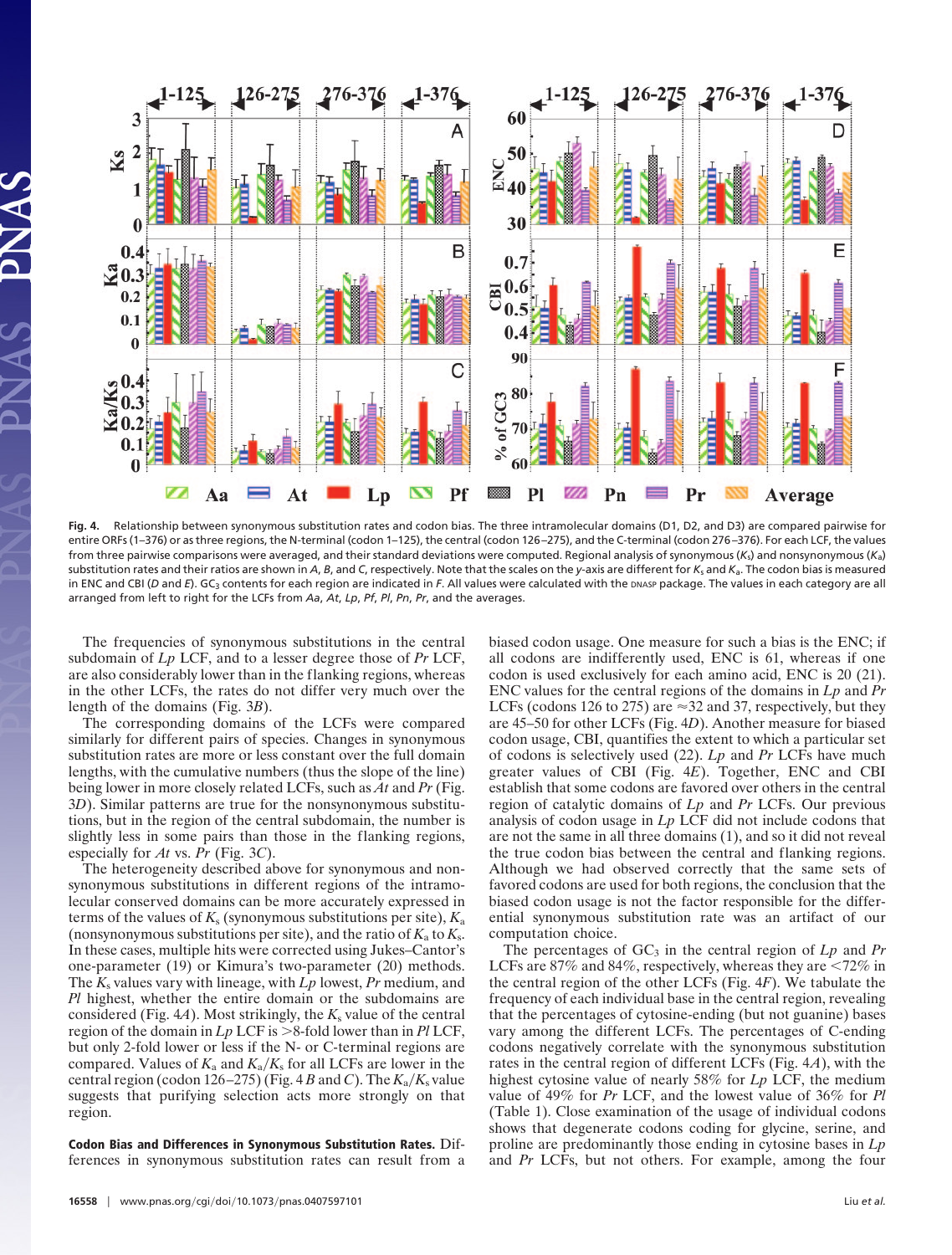**Table 1. Base composition of the third position of the triplet codons in the central regions**

| <b>Species</b> | G    | А   | т    |      |
|----------------|------|-----|------|------|
| Aa             | 30.2 | 9.3 | 18.9 | 41.6 |
| At             | 30.7 | 8.7 | 19.1 | 41.6 |
|                | 30.2 | 2.7 | 9.6  | 57.6 |
| Lp<br>Pf       | 30.7 | 8.4 | 22.0 | 38.9 |
| Pl             | 29.3 | 9.3 | 25.3 | 36.0 |
| Pn             | 30.0 | 8.0 | 24.0 | 38.0 |
| Pr             | 34.4 | 3.8 | 11.6 | 50.2 |

codons coding for serine (TCA, TCG, TCC, and TCT), TCC accounts for  $\approx 83\%, 65\%, 41\%,$  and 35% in the central region for *Lp*, *Pr*, *Pf*, and *Pl* LCFs, respectively.

## **Discussion**

**Origin and Evolution of Dinoflagellate LCFs.** The comparison of LCF genes from seven dinoflagellates reveals that they are highly conserved and share a common origin. This finding is in agreement with previous results showing cross-reactions between LCF and luciferin from different species by the criteria of biochemical assays, immunoreactivity, and DNA hybridizations (23, 24).

Our results can be summarized as follows. (*i*) All seven LCFs have three tandem, conserved domains. (*ii*) In each of these three domains, a central region of  $\approx 150$  aa is especially conserved. (*iii*) In *Lp* and *Pr*, the number of synonymous substitutions in these central subdomains is also low, nearly 10 times less than in the border regions. (*iv*) The degree of intramolecular homology between the three domains of a given LCF is lower than between corresponding domains of different LCFs. (*v*) Phylogenetic analysis, based on either LCF or ribosomal DNA sequences, indicates that *Lp* LCF diverged early from the other six.

One scenario that might explain our results assumes that gene triplication, creating the three active LCF domains, occurred only once, in a species ancestral to all. The entire LCF gene subsequently was retained in descendents where luminescence provided a selective advantage under strong selective pressure for preserving catalytic activity, thereby restricting the frequency of nonsynonymous substitutions in the central part of each domain (Fig. 4*B*).

However, a second selective pressure also must have originated at one point, possibly after *Lp* and *Pr* diverged, resulting in a strikingly low rate of synonymous substitutions, as is now found in the central subdomains of *Lp* LCF and, to a lesser extent, in *Pr*. Whatever this pressure might have been, it apparently did not arise or later disappeared during the course of evolution of the other species.

Functional implications of this constraint can be inferred from theoretical calculations of RNA secondary structures. As shown in Table 2, the stabilities of the RNA secondary structures of both the central regions and the full domains of the *Lp* and *Pr* LCFs are greater than those of the others by  $\approx 10$  and  $\approx 30$ kcal/mol, respectively. Stability could be important for a regulatory mechanism, such as binding of a protein, antisense RNAs, small RNAs, or other small molecules, possibly for circadian control, which is known to be mediated by translational control in *Lp* (24). Conversely, in *Pl*, where the rate of synonymous substitutions is the highest of all seven species and uniform along the domains, the abundance of LCF does not change along the daily cycle.

**Pros and Cons of Multiple Catalytic Domains in a Single Peptide.** What benefits might result from having three homologous domains in a single polypeptide? Based on the fact that the proteins are packaged at a high concentration in the small scintillon organelles, we previously proposed that up to a 3-fold greater enzyme activity could be obtained without an increase in the colloidal osmotic pressure of the scintillon (1). Fluorescence microscopy shows that scintillon-like structures are present in all seven species (L.L., unpublished data). Another possibility is that, even though individual domains exhibit a pH-dependent activity, the pH-regulatory mechanism might be more effective with the three-domain structure.

Several other enzymes are known to contain from two to four internal repeats, with some evident or inferred functional advantages. Among them are several kinds of kinases (25–29) and polysaccharide-degrading enzymes such as chitinases (30–32), xylanases (33, 34), and endoglucanases (35). Homology between the domains varies from  $\approx 30\%$  to 99%; activities of the individual domains have not been demonstrated in all cases, and pH and temperature optima, as well as substrate preference, have been reported to differ among the domains. Hydrolases are the third class of multidomain enzymes. Rat intestinal lactasephlorizin hydrolase is of special interest because none of its four tandem duplicated domains (with average similarities of  $\approx 50\%)$ ) is catalytically active alone, whereas a construct bearing domains III and IV is active. Domains I and II function as an intramolecular chaperone to promote the maturation of the enzymecontaining domains III and IV (36). Enzymes with more than four internal domain duplications have not been reported.

**Table 2. Predicted free energy levels for the RNA secondary structures folded from either the central region of the domains or the full domain**

| Location       | Aa                | At               | Pr                | Lp                | Ρf               | Ρl                | Pn                |
|----------------|-------------------|------------------|-------------------|-------------------|------------------|-------------------|-------------------|
| Central region |                   |                  |                   |                   |                  |                   |                   |
| D1             | $-170.2 \pm 0.6$  | $-168.9 \pm 0.6$ | $-180.9 \pm 0.4$  | $-180.8 \pm 0.4$  | $-156.6 \pm 0.5$ | $-168.6 \pm 0.2$  | $-164.2 \pm 0.3$  |
| D <sub>2</sub> | $-177.4 \pm 0.6$  | $-171.0 \pm 1.4$ | $-184.1 \pm 0.7$  | $-172.8 \pm 0.8$  | $-168.3 \pm 0.2$ | $-164.9 \pm 0.5$  | $-167.5 \pm 0.6$  |
| D <sub>3</sub> | $-166.2 \pm 0.8$  | $-175.6 + 1.5$   | $-184.1 + 0.7$    | $-182.6 + 0.7$    | $-186.2 + 0.6$   | $-163.7 + 0.5$    | $-177.0 \pm 0.3$  |
| Avg            | $-171.1 \pm 5.7$  | $-171.8 \pm 3.4$ | $-181.4 \pm 2.4$  | $-178.8 \pm 5.3$  | $-170.4 + 14.9$  | $-165.7 \pm 2.6$  | $-169.6 \pm 6.7$  |
| Full domain    |                   |                  |                   |                   |                  |                   |                   |
| D <sub>1</sub> | $-450.2 \pm 2.2$  | $-421.5 \pm 0.5$ | $-460.4 \pm 0.6$  | $-478.1 \pm 0.5$  | $-417.2 + 1.7$   | $-436.9 \pm 1.4$  | $-447.0 \pm 0.3$  |
| D <sub>2</sub> | $-432.2 \pm 0.9$  | $-431.4 \pm 0.4$ | $-491.6 \pm 0.6$  | $-460.3 \pm 0.5$  | $-424.8 \pm 0.4$ | $-406.3 \pm 0.9$  | $-422.0 \pm 0.5$  |
| D <sub>3</sub> | $-429.7 \pm 1.7$  | $-435.4 \pm 0.5$ | $-463.3 \pm 0.3$  | $-450.2 \pm 0.9$  | $-444.9 \pm 0.7$ | $-407.7 \pm 0.5$  | $-448.9 \pm 1.7$  |
| Avg            | $-437.4 \pm 11.2$ | $-429.4 \pm 7.2$ | $-471.8 \pm 17.2$ | $-462.9 \pm 14.1$ | $429.0 \pm 14.3$ | $-417.0 \pm 17.3$ | $-439.3 \pm 15.0$ |

The mRNA sequences of the central regions (450 bases) or the full sequences of the individual domains from seven LCFs were imported into MFOLD (Version 4.0) for predicting the secondary structures (http://bioweb.pasteur.fr/seqanal/interfaces/mfold-simple.html). The five structures with the lowest free energy were used to obtain the average values for each sequence. Avg, averaged value of the three domains. The window sizes for folding the central regions and the full domains are 7 and 15, respectively. The predicted structures were viewed and printed with xRNA (Version 1.1.10; http://rna.ucsc.edu/rnacenter/xrna/ xrna.html).